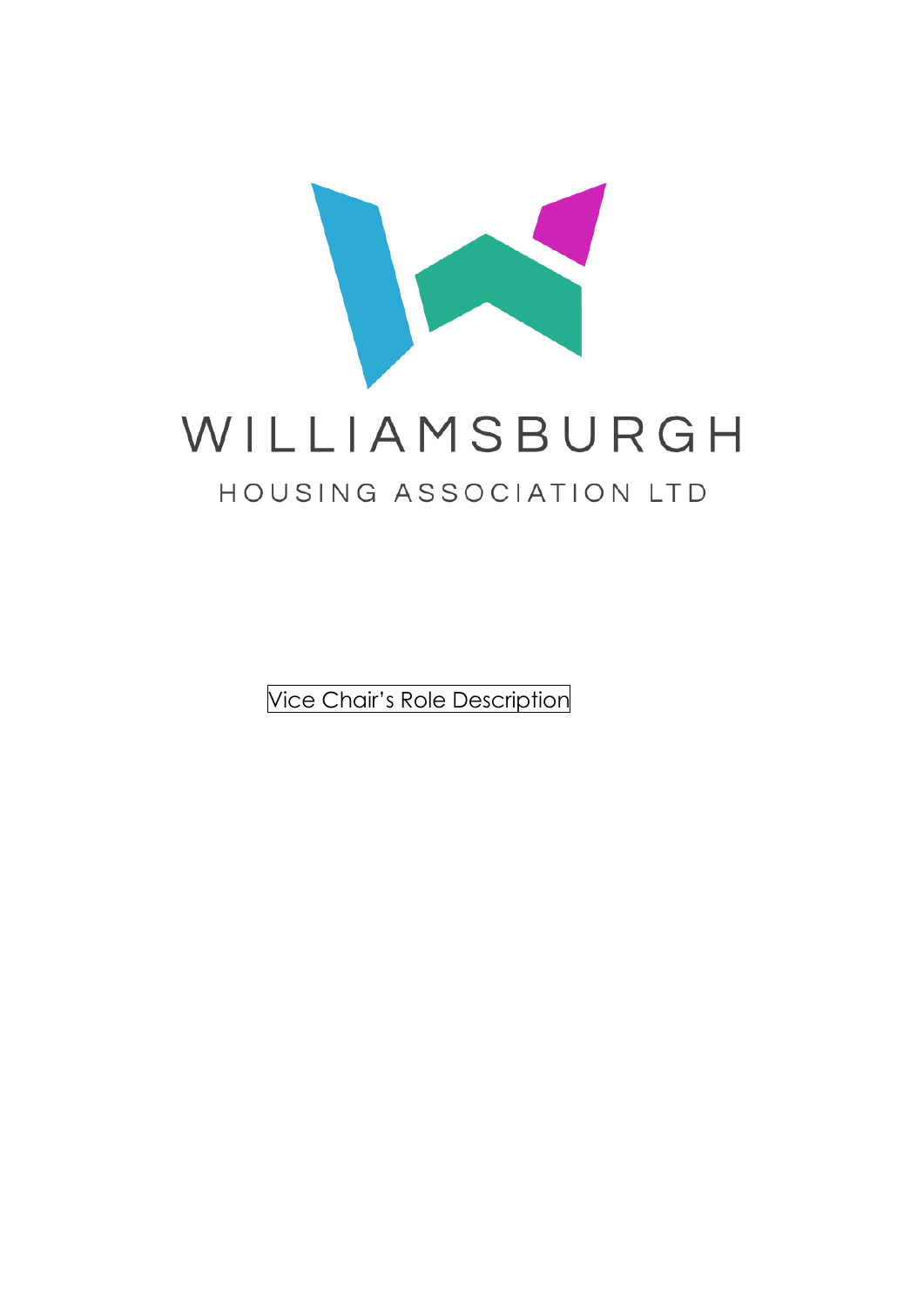## **Role Description for Vice Chair of Williamsburgh Housing Association**

## **1. Introduction**

1.1 This role description sets out the particular duties and responsibilities that attach to the Vice Chair of Williamsburgh Housing Association. The responsibilities described here are additional to those set out in the Management Committee Members' role description.

It should also be considered alongside:

- the Role Description for the Chair of Williamsburgh Housing Association;
- Williamsburgh Housing Association's Rules; and
- Williamsburgh Housing Association's Standing Orders.
- 1.2 In the event that the Chair of Williamsburgh Housing Association is unable to fulfil their responsibilities, the Vice Chair will carry out these duties.
- 1.3 The position of Vice Chair will be elected by the Management Committee, every year at the first meeting following the AGM.
- 1.4 In accordance with Rule [59.10] of Williamsburgh Housing Association's Rules, the Chair cannot serve a continuous term of more than five years. There is no expectation that the Chair must serve the full five year maximum term.
- 1.5 When the Chair stands down, the Vice Chair in post will be asked if they wish to stand for election to become Chair.
- 1.6 The role of Vice Chair must be carried out by a Management Committee member, and may also be carried out by a former office bearer.

## **2. Role of Vice Chair**

- 2.1 The role of the Vice Chair is to deputise, support and (where required) stand in for the Chair of Williamsburgh Housing Association. Therefore, this role description must be read in conjunction with the Role Description for the Chair of Williamsburgh Housing Association.
- 2.2 When known in advance, the Vice Chair should ensure that they are available for any Management Committee meeting that the Chair is unable to attend – e.g. where the Chair has booked a holiday. Close liaison with the Chair is a key requirement of the role.
- 2.3 The individual holding the post of Vice Chair will gain training and insight as to whether they would like to consider performing the role of Chair in the future.